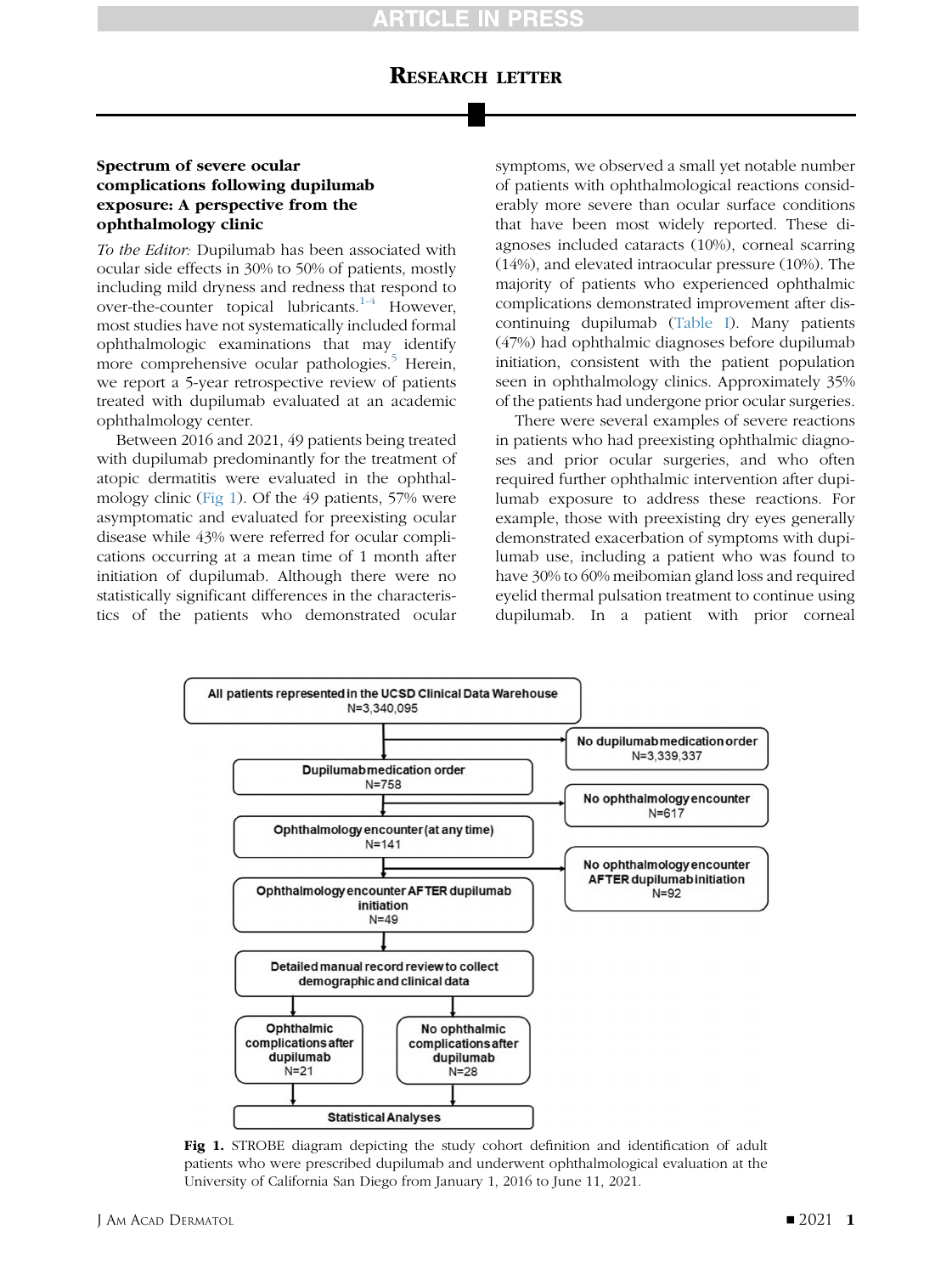# CLE IN

### 2 Research Letter

| Characteristic                                                | <b>Total cohort</b><br>$(N = 49)$ | with ophthalmic<br>complications<br>$(N = 21)$ | Dupilumab patients Dupilumab patients<br>without ophthalmic<br>complications<br>$(N = 28)$ | P value |
|---------------------------------------------------------------|-----------------------------------|------------------------------------------------|--------------------------------------------------------------------------------------------|---------|
| Age                                                           |                                   |                                                |                                                                                            | .28     |
| Mean (SD)                                                     | 53.2 (20)                         | 49.7 (22)                                      | 56 (18)                                                                                    |         |
| Sex                                                           |                                   |                                                |                                                                                            | .06     |
| Female                                                        | 24 (49%)                          | 7(30%)                                         | 17 (18%)                                                                                   |         |
| Male                                                          | 25 (51%)                          | 14 (70%)                                       | 11 (56%)                                                                                   |         |
| Race/ethnicity                                                |                                   |                                                |                                                                                            | .28     |
| Caucasian                                                     | 26 (51%)                          | 8(38%)                                         | 18 (35%)                                                                                   |         |
| Asian                                                         | 12 (24%)                          | 8(38%)                                         | 4 (8%)                                                                                     |         |
| <b>Black or African American</b>                              | 3(6%)                             | 1(5%)                                          | 2(4%)                                                                                      |         |
| Hispanic                                                      | $1(2\%)$                          | 1(5%)                                          | 0                                                                                          |         |
| Other/mixed                                                   | 4(8%)                             | $2(10\%)$                                      | 2(4%)                                                                                      |         |
| American Indian or Alaskan Native                             | $1(2\%)$                          | 1(5%)                                          | 0                                                                                          |         |
| Middle Eastern                                                | $1(2\%)$                          | 0                                              | $1(2\%)$                                                                                   |         |
| Not reported                                                  | $1(2\%)$                          | 0                                              | $1(2\%)$                                                                                   |         |
| Indication for dupilumab                                      |                                   |                                                |                                                                                            | .43     |
| Atopic dermatitis                                             | 43 (88%)                          | 19 (90%)                                       | 23 (88%)                                                                                   |         |
| Spongiotic dermatitis                                         | 1(2%)                             | 0                                              | 1(2%)                                                                                      |         |
| Severe persistent asthma                                      | 2(4%)                             | 0                                              | 2(4%)                                                                                      |         |
| Bullous pemphigoid                                            | $1(2\%)$                          | 0                                              | $1(2\%)$                                                                                   |         |
| Recurrent sinusitis                                           | 3(6%)                             | 2(10%)                                         | 1(2%)                                                                                      |         |
| Dupilumab dosing                                              |                                   |                                                |                                                                                            | .09     |
| 600 mg/300 mg every 2 weeks                                   | 36 (73%)                          | 15 (71%)                                       | 21 (43%)                                                                                   |         |
| 300 mg every 2 weeks                                          | 11 (22%)                          | 5(24%)                                         | 6(12%)                                                                                     |         |
| 400 mg/200 mg every 2 weeks                                   | 2(4%)                             | 1(5%)                                          | $1(2\%)$                                                                                   |         |
| Ophthalmic history                                            |                                   |                                                |                                                                                            |         |
| Prior ophthalmic diagnosis                                    | 23 (47%)                          | 11 (52%)                                       | 12 (43%)                                                                                   | .54     |
| Prior ophthalmic surgery                                      | 17 (35%)                          | 9 (43%)                                        | 8 (29%)                                                                                    | .31     |
| Ophthalmological reaction                                     |                                   |                                                |                                                                                            |         |
| Dryness, irritation                                           |                                   | 13 (62%)                                       | N/A                                                                                        | N/A     |
| Conjunctivitis                                                |                                   | 11 (52%)                                       | N/A                                                                                        | N/A     |
| Vision abnormality                                            |                                   | 8(38%)                                         | N/A                                                                                        | N/A     |
| Eyelid pathology (ectropion, entropion, lagophthalmos)        |                                   | 7 (33%)                                        | N/A                                                                                        | N/A     |
| Blepharitis (meibomian gland dysfunction)                     |                                   | 6(29%)                                         | N/A                                                                                        | N/A     |
| Corneal scarring                                              |                                   | 3(14%)                                         | N/A                                                                                        | N/A     |
| Cataracts                                                     |                                   | 2(10%)                                         | N/A                                                                                        | N/A     |
| Intraocular sequelae (anterior uveitis, elevated pressure)    |                                   | 2 (10%)                                        | N/A                                                                                        | N/A     |
| Need for dupilumab discontinuation due to ophthalmic reaction |                                   |                                                |                                                                                            |         |
| Discontinued dupilumab*                                       |                                   | 9/21 (43%)                                     | N/A                                                                                        | N/A     |
| Symptom resolution after discontinuation <sup>†</sup>         |                                   | 5/9 (56%)                                      | N/A                                                                                        | N/A     |

<span id="page-1-0"></span>Table I. Demographic and clinical characteristics of patients undergoing ophthalmological evaluations after initiating dupilumab at the University of California San Diego, 2016-2021

Percentages do not add up to 100% due to patients having multiple simultaneous reactions.

\*Discontinuation specifically due to adverse ophthalmologic reaction.

<sup>†</sup> Improved symptoms within 6 months of dupilumab discontinuation.

transplantation, dupilumab use was associated with evidence of corneal transplant rejection consisting of edema, corneal haze, and neovascularization. Steroid and antihistamine treatment was initiated, but unfortunately, the patient was lost to follow-up. Finally, as an illustration of the extent of ocular surface irritation that can be associated with dupilumab use, one patient with a history of retinal tear,

ocular hypertension, and intraocular lens instability developed severe refractory conjunctivitis after dupilumab initiation that provoked eye rubbing aggressive enough to cause complete lens implant dislocation. This required surgical intraocular lens repositioning and iris fixation.

Currently, no official guideline exists regarding ophthalmic screening examinations for dupilumab.